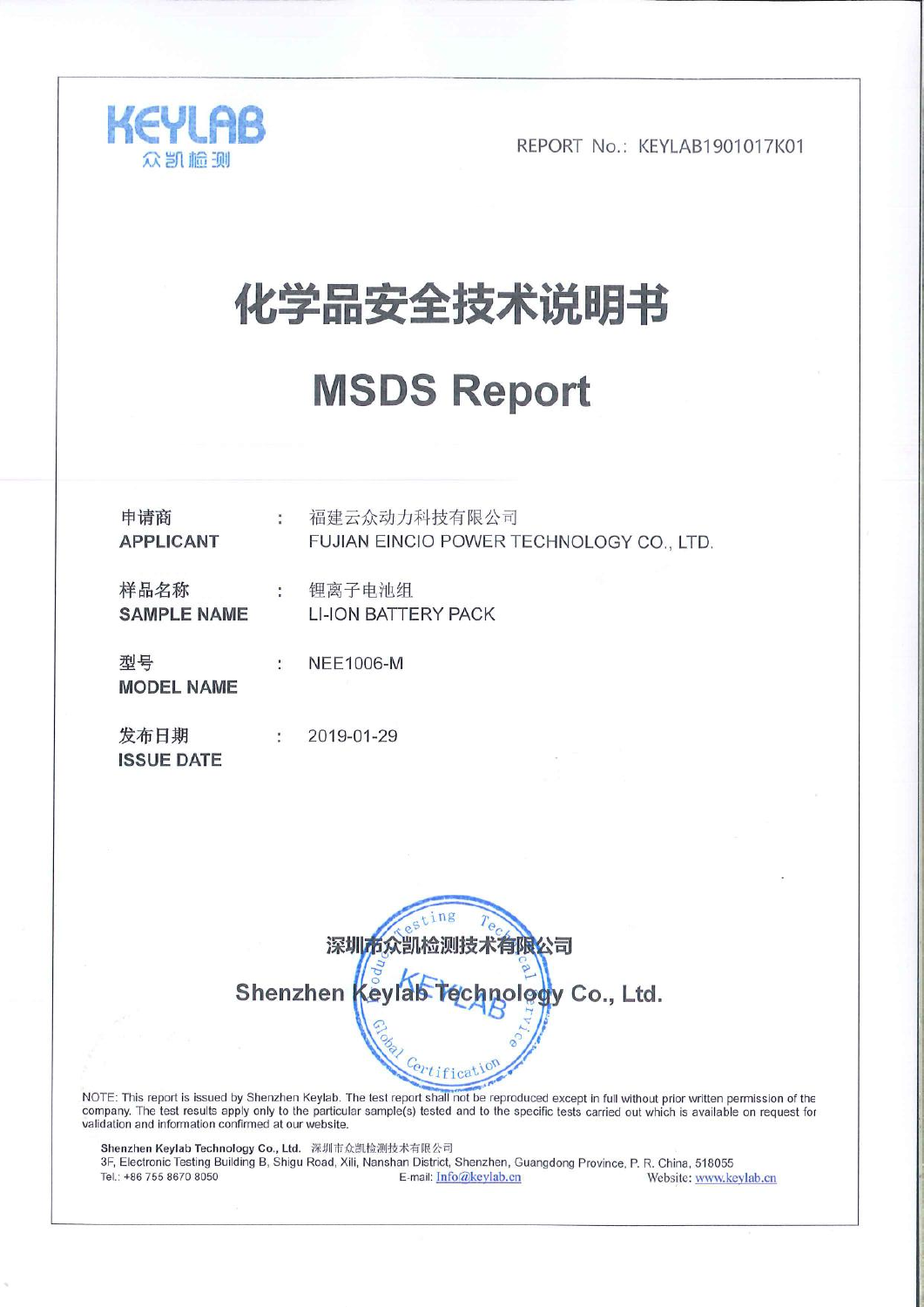

# **1. Chemical Product and Company Identification**

# 化学品及企业标识

| Product Name 产品名称                           | 锂离子电池组 LI-ION BATTERY PACK                                                                                     |
|---------------------------------------------|----------------------------------------------------------------------------------------------------------------|
| Model No. 型号                                | <b>NEE1006-M</b>                                                                                               |
| Nominal Voltage 标称电压                        | 36V                                                                                                            |
| Nominal Capacity 额定容量                       | 15300mAh                                                                                                       |
| Watt-hour Rating 额定瓦时                       | 551Wh                                                                                                          |
| Manufacturer 制造商                            | 福建云众动力科技有限公司<br>FUJIAN EINCIO POWER TECHNOLOGY CO., LTD.                                                       |
| Manufacturer Address 制造商地址                  | 福建省福州市仓山区冠浦路 152号 22 栋厂房 315 室<br>3-315 No.22 Factory, No.152, Guanpu Rd. Cangshan District,<br>Fuzhou, Fujian |
| <b>Emergency Telephone Number</b><br>紧急联系电话 | +86 591 86392196                                                                                               |

#### **2. Hazards Identification**

## 危险性概述

| Preparation hazards and<br>classification<br>制备危害和分类 | When the battery is in extreme pressure deformation, high-temperature<br>environment, overload, short-circuit condition, or disassemble the battery,<br>an explosion of fire and chemical burn hazards may occur.<br>当电池处于极压变形、高温环境、过载、短路状态或拆卸电池时, 可能会发<br>生火灾和化学燃烧的危险。 |
|------------------------------------------------------|-------------------------------------------------------------------------------------------------------------------------------------------------------------------------------------------------------------------------------------------------------------------------|
| Carcinogenicity                                      | NTP: None IARC Monograph: None OSHA Regulated: None                                                                                                                                                                                                                     |
| 致癌性                                                  | NTP: 无。IARC 论著: 无。OSHA 管控: 无。                                                                                                                                                                                                                                           |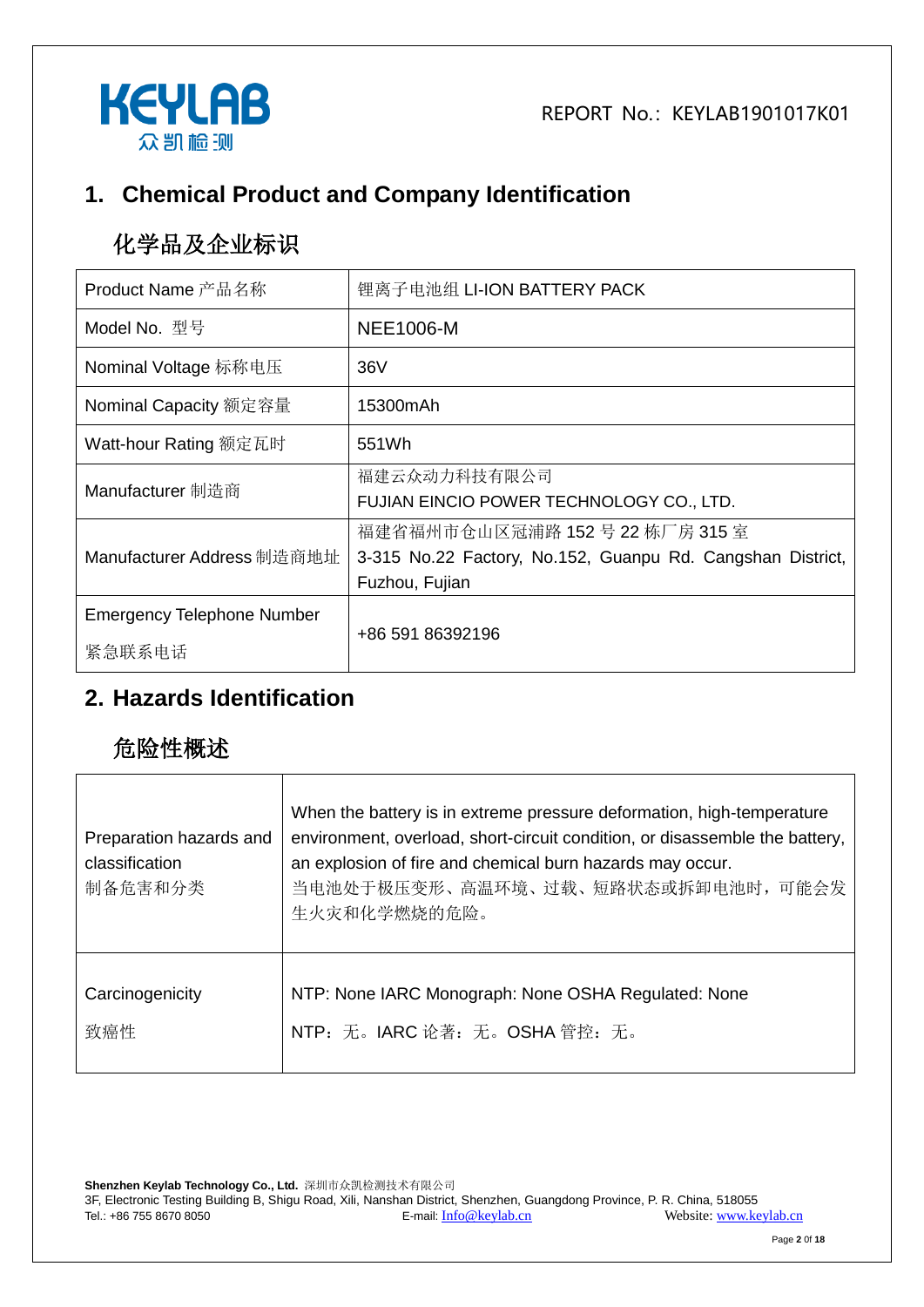

| Primary Route(s) of<br>Exposure<br>暴露的主要途径 | These chemicals are contained in a sealed stainless steel enclosure. Risk<br>of exposure occurs only if the cell is mechanically, thermally or electrically<br>abused to the point compromising the enclosure. If this occurs, exposure<br>to the electrolyte solution contained within can occur by inhalation,<br>ingestion, Eye contact and Skin contact.<br>这些化学物质都包含在一个密封的不锈钢外壳中。只有当电芯机械的、<br>热的或电的被滥用到危及外壳的分裂点时,才会发生外泄接触风险。如<br>果发生这种情况,暴露的电解质溶液,可能通过吸入、摄入、眼睛接触<br>和皮肤接触而发生。                                                                                                                                                                                                                                                                                                                                                                                                                                                                                                                                                                                                                                                                                                                                                                                      |
|--------------------------------------------|-------------------------------------------------------------------------------------------------------------------------------------------------------------------------------------------------------------------------------------------------------------------------------------------------------------------------------------------------------------------------------------------------------------------------------------------------------------------------------------------------------------------------------------------------------------------------------------------------------------------------------------------------------------------------------------------------------------------------------------------------------------------------------------------------------------------------------------------------------------------------------------------------------------------------------------------------------------------------------------------------------------------------------------------------------------------------------------------------------------------------------------------------------------------------------------------------------------------------------------------------------------------------|
| <b>Potential Health Effects</b><br>潜在的健康危害 | <b>ACUTE (short term):</b> see Section 8 for exposure controls in the event<br>that this battery has been ruptured, the electrolyte solution contained<br>within the battery would be corrosive and can cause burns.<br>急性(短期): 见第8节暴露在该电池已破裂的情况下, 电池内的电解质溶<br>液将有腐蚀性,并可能导致烧伤。<br>Inhalation: A battery volatilizes no gas unless it was damaged. Damaged<br>battery will volatilize little gas may stimulate the respiratory tract or cause<br>an anaphylaxis in serious condition.<br>吸入: 电池不挥发气体除非它被损坏。损坏的电池会挥发少气会刺激呼吸道<br>或导致病情严重的过敏反应。<br>Ingestion: Swallowing battery will be Damaged to the respiratory tract<br>and Cause chemical burns to the stomach; in serious conditions it will<br>cause Permanent damage.<br>摄入: 吞咽电池会损坏呼吸道, 导致化学烧伤胃, 在严重的情况下, 会造成<br>永久性的损害。<br>Skin: In normal condition, Contact between the battery and skin will not<br>cause any harms. Contact with a damaged battery may cause skin<br>allergies or chemical burns.<br>皮肤: 在正常情况下, 电池与皮肤之间的接触不会造成任何伤害。与损<br>坏的电池接触可能会导致皮肤过敏或化学烧伤。<br>Eye: In normal condition, Contact between the battery and eyes will not<br>cause any harms. However, the gas Volatilize from a damaged battery<br>may be harmful to eyes.<br>眼睛: 在正常情况下, 电池和眼睛之间的接触不会造成任何伤害。然而,<br>从损坏的电池挥发的气体, 可能会对眼睛有害。 |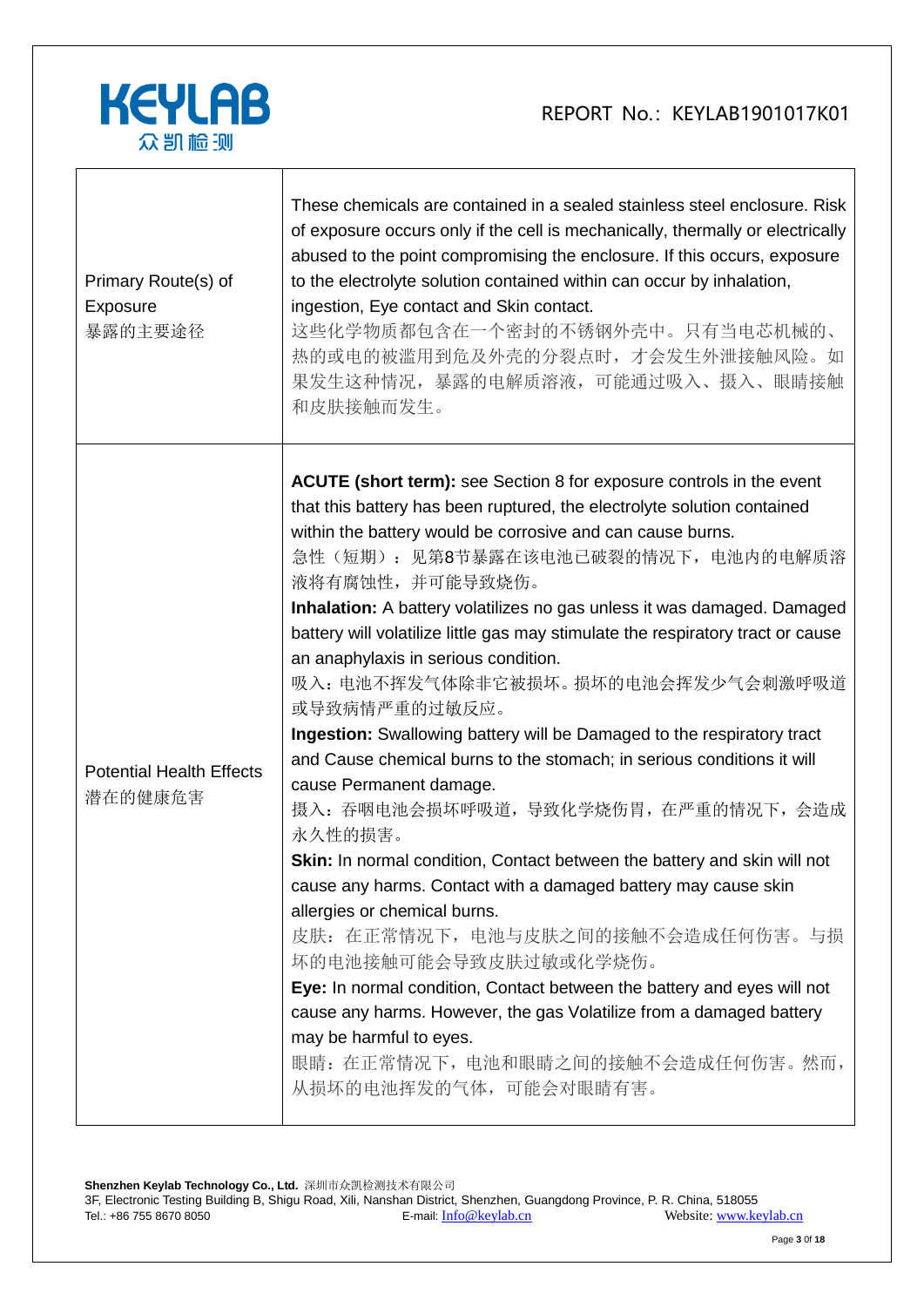

## **3. Composition/Information on Ingredients**

# 成份**/**组成信息

| 化学名称                          | 重量百分比          | $CAS$ 号       |
|-------------------------------|----------------|---------------|
| <b>Chemical Name</b>          | in % by weight | CAS No.       |
| Cobalt lithium manganese nick | 35             | 182442-95-1   |
| el oxide                      |                |               |
| <b>ACETYLENE CARBON</b>       | 5              | 1333-86-4     |
| <b>BLACK</b>                  |                |               |
| aquaplast                     | 2              | 9004-32       |
| <b>VINYLIDENE FLUORIDE</b>    | $\overline{2}$ | 24937-79-9    |
| <b>POLYMER</b>                |                |               |
| Graphite                      | 25             | 7782-42-5     |
| Lithium Hexafluorophosphate   | 5              | 21324-40-3    |
| <b>Ethyl Methyl Carbonate</b> | 5              | $96 - 49 - 1$ |
| Dimethyl carbonate            | 8              | 616-38-6      |
| Copper                        | 15             | 7440-50-8     |
| Aluminuml                     | 10             | 7429-90-5     |

#### **4. First Aid Measures**

## 急救措施

The following first aid measures are required only in case of exposure to interior battery components after damage of the external battery casing.

在外部电池外壳损坏后,暴露内部电池组件时,才需要进行以下的急救措施。

|              | If skin contact with contents of open battery occurs, as quickly as possible<br>remove contaminated clothing, shoes and leather goods. Immediately flush with<br>lukewarm, gently flowing water for at least 30 minutes. If irritation or pain persists, |  |  |  |
|--------------|----------------------------------------------------------------------------------------------------------------------------------------------------------------------------------------------------------------------------------------------------------|--|--|--|
| Skin contact | seek medical attention. Completely decontaminate clothing, shoes and leather                                                                                                                                                                             |  |  |  |
| 皮肤接触         | goods before reuse or discard.<br>如果皮肤接触到打开电池的内部材料,尽快清除污染的衣服,鞋和皮革制品。<br>立即用温水冲洗, 轻轻地流动至少30分钟。如果刺激或疼痛持续, 寻求医疗帮<br>助。衣服、鞋和皮革制品在使用前或丢弃前须完全净化。                                                                                                               |  |  |  |
| Eye contact  | If eye contact with contents of an open battery occurs, immediately flush the                                                                                                                                                                            |  |  |  |

**Shenzhen Keylab Technology Co., Ltd.** 深圳市众凯检测技术有限公司 3F, Electronic Testing Building B, Shigu Road, Xili, Nanshan District, Shenzhen, Guangdong Province, P. R. China, 518055 Tel.: +86 755 8670 8050 **E-mail:** [Info@keylab.cn](mailto:Info@keylab.cn) Website[: www.keylab.cn](http://www.keylab.cn/)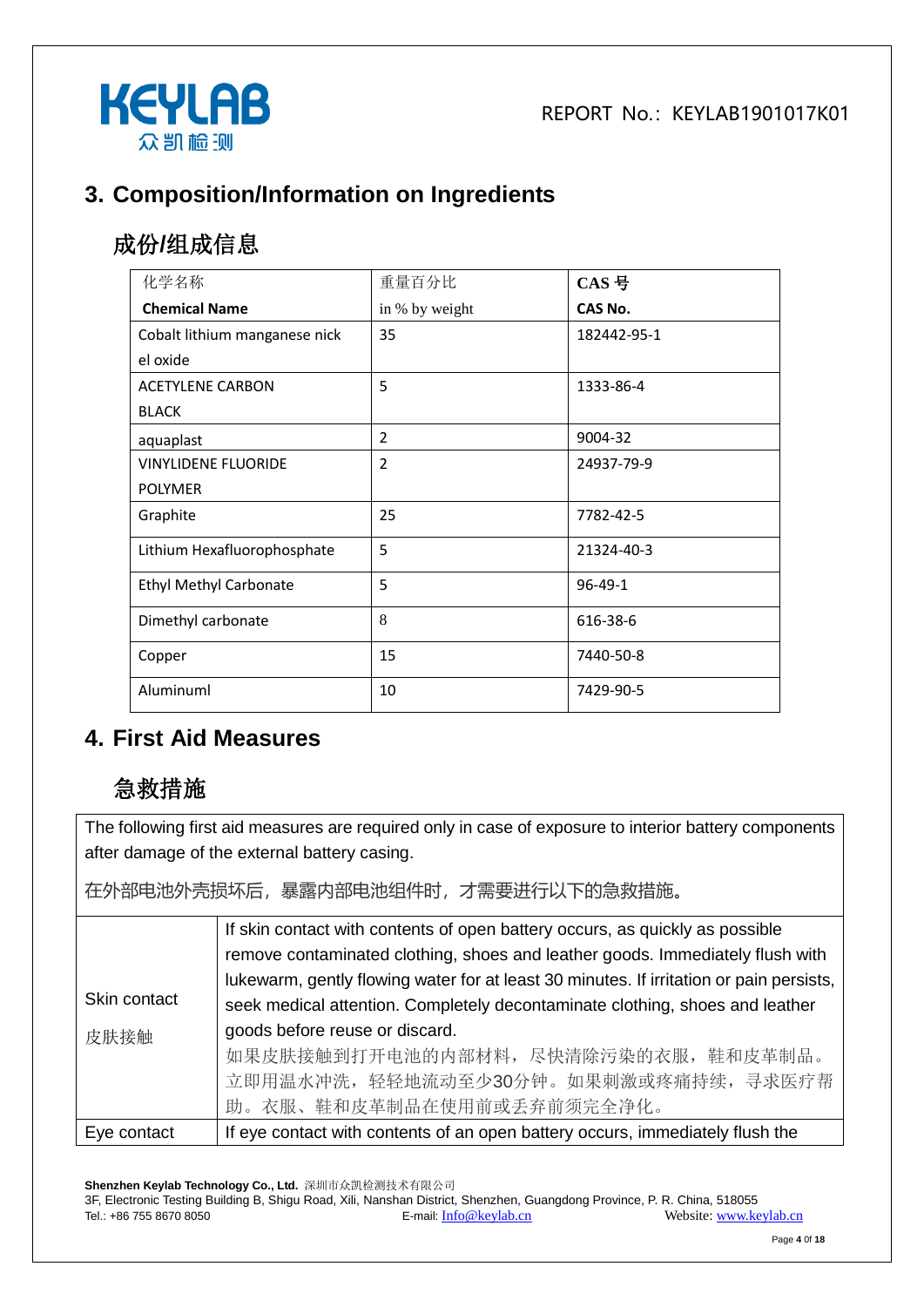

| 眼睛接触       | contaminated eye(s) with lukewarm, gently flowing water for at least 30 minutes     |  |  |  |  |
|------------|-------------------------------------------------------------------------------------|--|--|--|--|
|            | while holding the eyelids open. Neutral saline solution may be used as soon as it   |  |  |  |  |
|            | is available. If necessary, continue flushing during transport to emergency care    |  |  |  |  |
|            | facility. Take care not to rinse contaminated water into the unaffected eye or onto |  |  |  |  |
|            | face. Quickly transport victim to an emergency care facility.                       |  |  |  |  |
|            | 如果眼睛与打开的电池内部材料接触, 立即用温水冲洗受污染的眼睛, 轻轻地                                                |  |  |  |  |
|            | 使用流动的水冲洗至少30分钟,同时保持眼皮睁开。尽可能使用中性盐水溶液。                                                |  |  |  |  |
|            | 如果必要的话,在转移至急救护理设施的过程中继续冲洗。小心不要将受污染                                                  |  |  |  |  |
|            | 的水冲洗到不受影响的眼睛或脸上。快速运输受害者到紧急护理设施/区域。                                                  |  |  |  |  |
|            | If contents of an opened battery are inhaled, remove source of contamination or     |  |  |  |  |
| Inhalation | move victim to fresh air. Obtain medical advice                                     |  |  |  |  |
| 吸入         | 如果一个打开的电池的材料被吸入,去除污染源或移动受害者新鲜空气中。获                                                  |  |  |  |  |
|            | 取医疗帮助。                                                                              |  |  |  |  |
|            | If ingestion of contents of an open battery occurs, never give anything by mouth if |  |  |  |  |
|            | victim is rapidly losing consciousness, or is unconscious or convulsing. Have       |  |  |  |  |
| Ingestion  | victim rinse mouth thoroughly with water. Call a physician.                         |  |  |  |  |
| 摄入         | 如果一个打开电池材料被摄入时, 如果受害者正在迅速失去意识, 或无意识或                                                |  |  |  |  |
|            | 则不要从口中喂入任何东西。将受害者口腔用清水彻底冲洗。打电话给<br>抽搐,                                              |  |  |  |  |
|            | 医生。                                                                                 |  |  |  |  |

# **5. Fire Fighting Measures**

# 消防措施

| <b>Flammable Properties</b><br>易燃特性                                  | In the event that this battery has been ruptured, the electrolyte solution<br>contain within the battery would be flammable. Like any sealed container,<br>battery cells may rupture when exposed to excessive heat; this could result<br>in the release of flammable or corrosive materials.<br>在该电池已破裂的情况下, 电解质溶液将是易燃的。与任何密封的容器一<br>样, 当电池暴露在过热的情况下, 电池可能会破裂, 这可能会导致易燃或<br>腐蚀性物质的释放。 |  |
|----------------------------------------------------------------------|----------------------------------------------------------------------------------------------------------------------------------------------------------------------------------------------------------------------------------------------------------------------------------------------------------------------------------------------------------------------------------------|--|
| Suitable extinguishing<br>Media<br>合适的灭火介质                           | Cold water and dry powder in large amount are applicable.<br>可用大量冷水和干粉。<br>Use metal fire extinction powder or dry sand if only few cells are involved.<br>使用金属灭火粉末或干沙, 如果只有少数电芯起火。                                                                                                                                                                                                    |  |
| <b>Specific Hazards</b><br>arising from the<br>chemical<br>化学物质产生的特定 | May form hydrofluoric acid if electrolyte comes into contact with water.<br>如果电解质与水接触可能会形成氢氟酸。<br>In case of fire, the formation of the following flue gases cannot be excluded:<br>Hydrogen fluoride (HF), Carbon monoxide and carbon dioxide.                                                                                                                                        |  |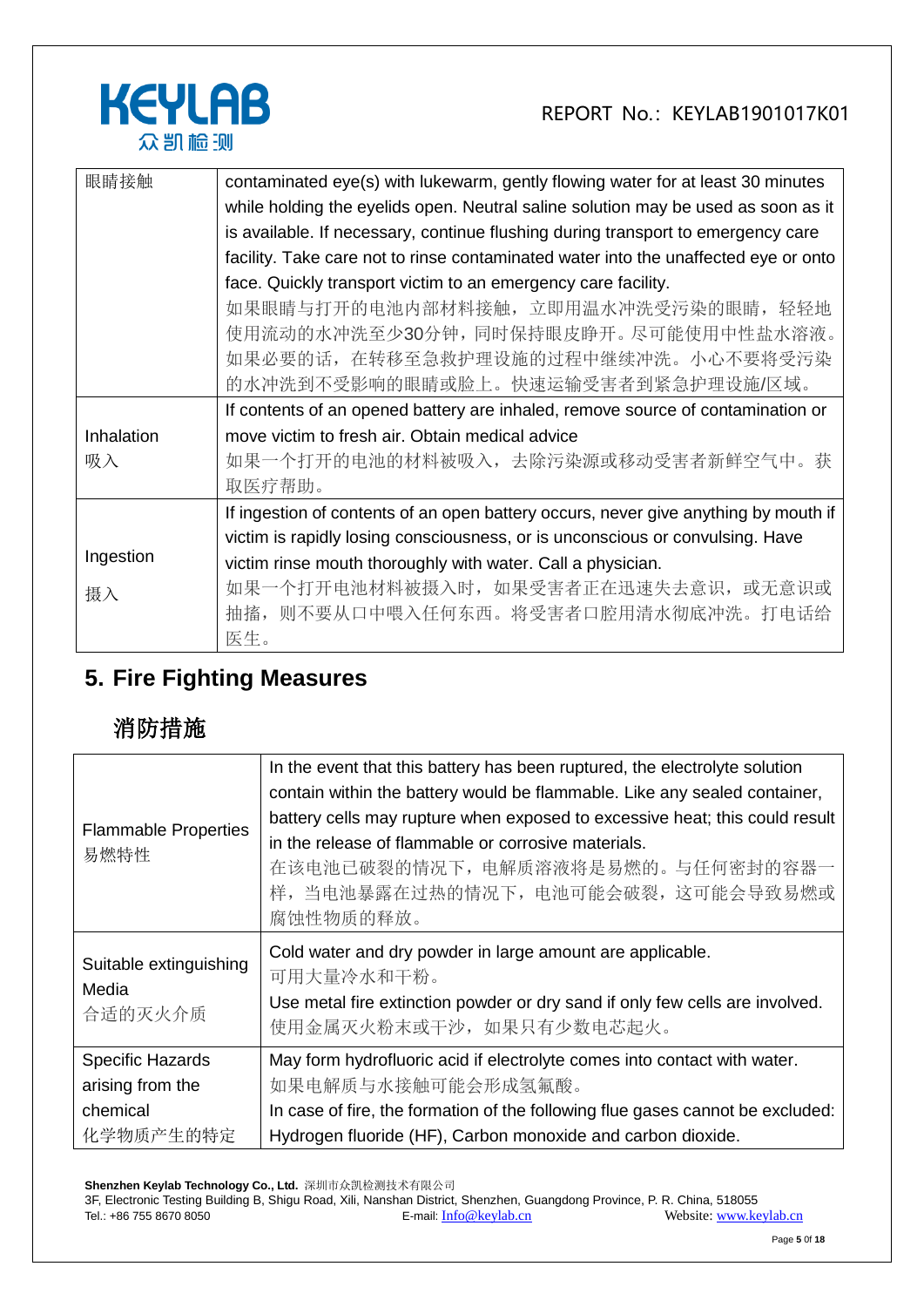

| 危险                                                                                      | 在火灾的情况下, 下面的气体不能被排除: 氟化氢 (氟化氢), 一氧化碳<br>和二氧化碳。                                                                                                                                                                                                                                                          |
|-----------------------------------------------------------------------------------------|---------------------------------------------------------------------------------------------------------------------------------------------------------------------------------------------------------------------------------------------------------------------------------------------------------|
| <b>Protective Equipment</b><br>and precautions for<br>firefighters<br>消防人员防护装备和<br>预付措施 | As for any fire, evacuate the area and fight the fire from a sate distance.<br>对于任何火灾, 疏散人员, 从一个安全距离灭火。<br>Wear a pressure-demand, self-contained breathing apparatus and full<br>protective gear.<br>穿戴自给式呼吸装置和全防护装置。<br>Fight fire from a protected location or a safe distance.<br>从受保护的位置或安全距离扑救火灾。 |

## **6. Accidental Release Measures**

## 泄漏应急处理

| Personal Precautions,                      | Restrict access to area until completion of clean-up. Do not touch                                                                                                                                                                                                                                                                       |  |  |
|--------------------------------------------|------------------------------------------------------------------------------------------------------------------------------------------------------------------------------------------------------------------------------------------------------------------------------------------------------------------------------------------|--|--|
| protective equipment, and                  | the spilled material. Wear adequate personal protective equipment                                                                                                                                                                                                                                                                        |  |  |
| emergency procedures                       | as indicated in Section 8                                                                                                                                                                                                                                                                                                                |  |  |
| 个人防护用品、防护设备和应                              | 限制进入区域直到完成清理。不要碰溢出的材料。穿戴适当的个人                                                                                                                                                                                                                                                                                                            |  |  |
| 急程序                                        | 防护设备, 如第8节中的说明                                                                                                                                                                                                                                                                                                                           |  |  |
| <b>Environmental Precautions</b><br>环境注意事项 | Prevent material from contaminating soil and from entering sewers<br>or waterways.<br>防止污染的物料进入土壤和进入下水道或河道。                                                                                                                                                                                                                              |  |  |
| Methods and materials for                  | Stop the leak if safe to do so. Contain the spilled liquid with dry sand                                                                                                                                                                                                                                                                 |  |  |
| containment                                | of earth. Clean up spills immediately.                                                                                                                                                                                                                                                                                                   |  |  |
| 盛放方法和材料                                    | 在安全情况下停止泄漏。使用干砂遏制溢液。立即清理泄漏。                                                                                                                                                                                                                                                                                                              |  |  |
| Methods and materials for<br>cleaning up   | Absorb spilled material with an inert absorbent (dry and earth),<br>Scoop contaminated absorbent into an acceptable waste container.<br>Collect all contaminated absorbent and dispose of according to<br>directions in section 13. Scrub the area with detergent and water;<br>collect all contaminated wash water for proper disposal. |  |  |
| 清理的方法和材料                                   | 用惰性吸收剂 (干燥和土) 吸收溢出的材料,将被污染的吸收剂吸<br>收到一个可接受的废物容器中。收集所有被污染的吸收剂, 并按照<br>在第13部分的方向处理。用清洁剂和水擦洗该地区;收集所有受污<br>染的水,进行适当的处理。                                                                                                                                                                                                                      |  |  |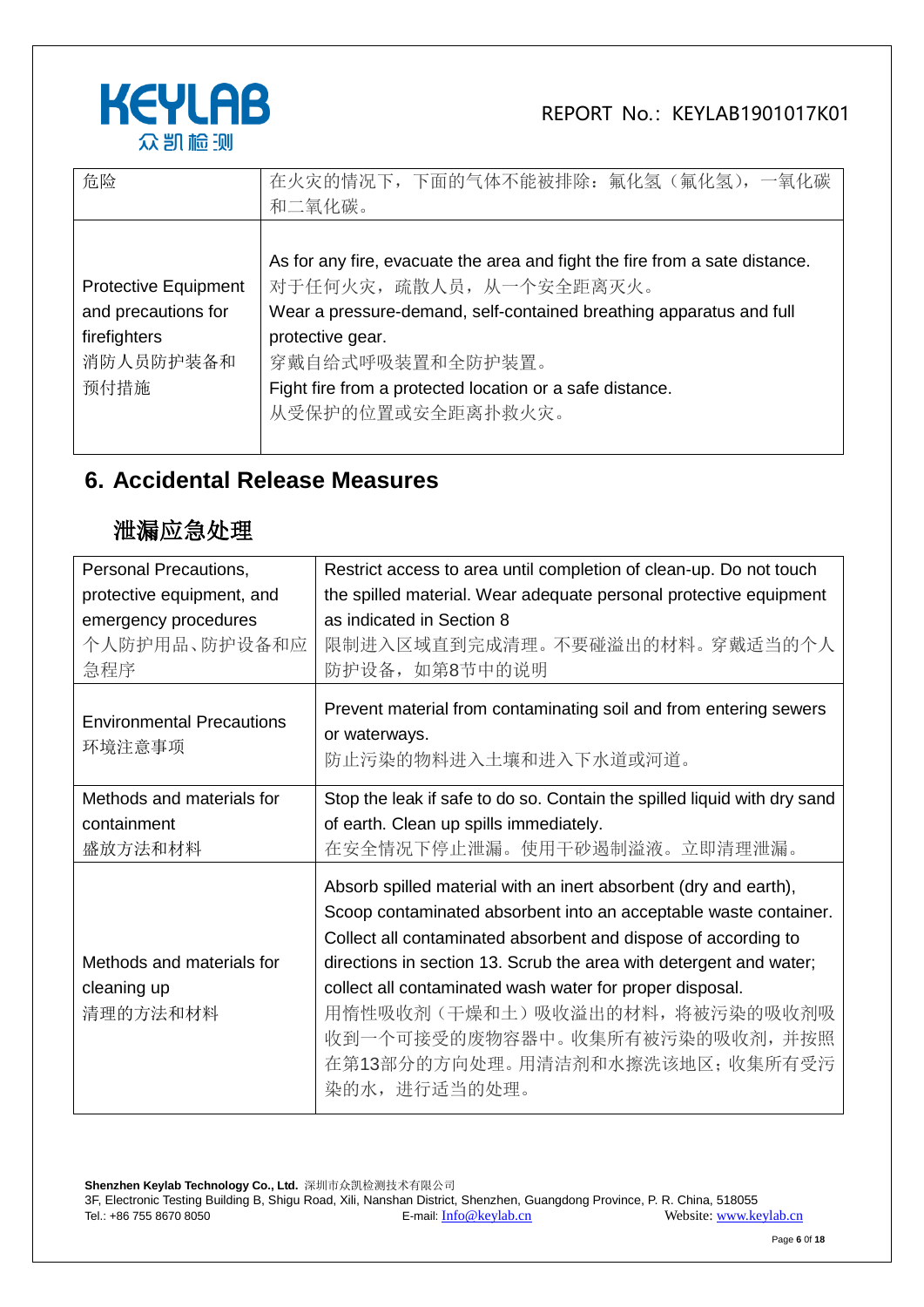



## **7. Handling and Storage**

# 操作处置与储存

|                 | Do not dismantle open or shred secondary Lithium Ion Battery;                          |
|-----------------|----------------------------------------------------------------------------------------|
|                 | 不要拆开或切碎二次锂离子电池                                                                         |
|                 | Don't handing Lithium Ion Battery with metalwork.                                      |
|                 | 不要把锂离子电池与金属制品一起操作。                                                                     |
|                 | Do not open, dissemble, crush or burn battery.                                         |
| Handing<br>操作处置 | 不打开,掩饰,挤压或燃烧电池。                                                                        |
|                 | Do not use any chargers other than those recommended by the manufacturer.              |
|                 | 不要使用制造商推荐之外的任何充电器。                                                                     |
|                 | Ensure good ventilation/exhaustion at the workplace.                                   |
|                 | 确保工作场所良好的通风/排气。                                                                        |
|                 | Prevent formation of dust.                                                             |
|                 | 防止形成粉尘。                                                                                |
|                 | Information about protection against explosions and fires: Keep ignition sources       |
|                 | away-Do not smoke.                                                                     |
|                 | 关于防止爆炸和火灾的信息: 保持火源远离、不吸烟。                                                              |
|                 | If the Lithium Ion Battery is subject to storage for such a long term as more than 3   |
|                 | months, it is recommended to recharge the Lithium Ion Battery periodically.            |
|                 | 如果锂离子电池的储存期限为3个月以上,建议定期对锂离子电池进行充电。                                                     |
|                 | 3 months: 0℃~+40℃, 45 to 85% RH                                                        |
|                 | 3个月: 0℃~+40℃, 45 to 85% RH                                                             |
|                 | And recommended at $0^{\circ}$ $\sim$ +35 $^{\circ}$ for long period storage.          |
|                 | 推荐的长时间存储温度是0℃~+35℃。                                                                    |
|                 | The capacity recovery rate in the delivery state (50% capacity of fully charged) after |
|                 | storage is assumed to be 80% or more.                                                  |
| Storage         | 存储后的交付状态(50%容量)的容量恢复率在80%或以上。                                                          |
|                 | Do not storage Lithium Ion Battery haphazardly in a box or drawer where they may       |
|                 | short-circuit each other or be short-circuited by other metal objects.                 |
|                 | 不要储存锂离子电池在一箱或抽屉里: 那些他们可能短路对方或与其他金属物体短路。                                                |
|                 | Keep out of reach of children. 保持远离儿童。                                                 |
|                 | Do not expose Lithium Ion Battery to heat of fire.                                     |
|                 | 不要将锂离子电池暴露在热源中                                                                         |
|                 | Avoid storage in direct sunlight.避免阳光直射。                                               |
|                 | Do not store together with oxidizing and acidic materials.                             |
|                 | 不要与氧化和酸性物质储存在一起。                                                                       |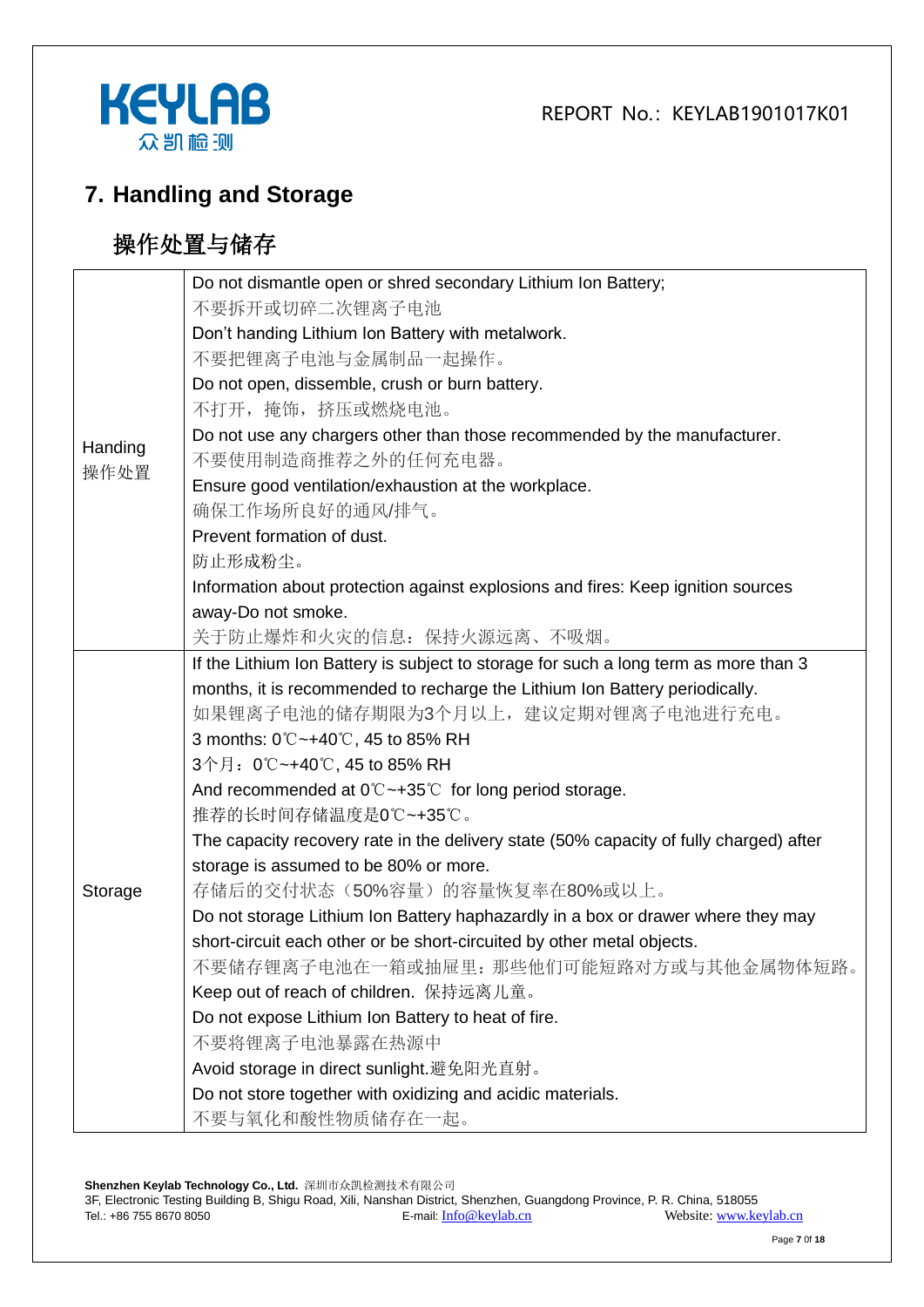

#### **8. Exposure Controls/Personal Protection**

# 接触控制**/**个体防护

#### **Hazard Characterization** 危险特征描述

| Ingredient     | <b>Risk Codes</b>    | <b>Safety Description</b> | <b>Hazard</b>        |
|----------------|----------------------|---------------------------|----------------------|
| 成份             | 风险代码                 | 安全描述                      | 危险性                  |
| Lithium Cobalt | R22; R43; R50/53     | S24; S37; S60; S61        | Xn (Harmful)         |
| Oxide          |                      |                           | N (Dangerous for the |
| 钴酸锂            |                      |                           | environment)         |
| Carbon         | R36/37/38, R36/37    | S22; S24/25               | F(Highly Flammable)  |
| 石墨             | R20, R10             |                           | Xn (Harmful)         |
|                |                      |                           | Xi (Irritant)        |
| Ethylene       | R41                  | S26; S39                  | Xi (Irritant)        |
| carbonate      |                      |                           |                      |
| 碳酸次乙酯          |                      |                           |                      |
| Dimethyl       | R <sub>11</sub>      | S16; S9                   | F(Highly Flammable)  |
| carbonate      |                      |                           |                      |
| 碳酸二甲酯          |                      |                           |                      |
| Copper         | R11 R36 R37 R38      | S5, S26, S16, S61, S36/37 | F(Highly Flammable)  |
| 铜              |                      |                           | N (Dangerous for the |
|                |                      |                           | environment)         |
|                |                      |                           | Xn (Harmful)         |
|                |                      |                           | Xi (Irritant)        |
| Aluminum       | R17, R15, R36/38,    | S7/8, S43, S26, S62, S61, | F(Highly Flammable)  |
| 铝              | R10, R67, R65, R62,  | S36/37, S33, S29, S16, S9 | Xn (Harmful)         |
|                | R51/53, R48/20, R38, |                           | Xi (Irritant)        |
|                | R <sub>1</sub>       |                           |                      |
| Phosphate(1-), | R22; R24; R34        | S26; S28A; S36/37/39;     | T(Toxic)             |
| hexafluoro-,   |                      | S45                       |                      |
| lithium        |                      |                           |                      |
| 六氟磷酸锂          |                      |                           |                      |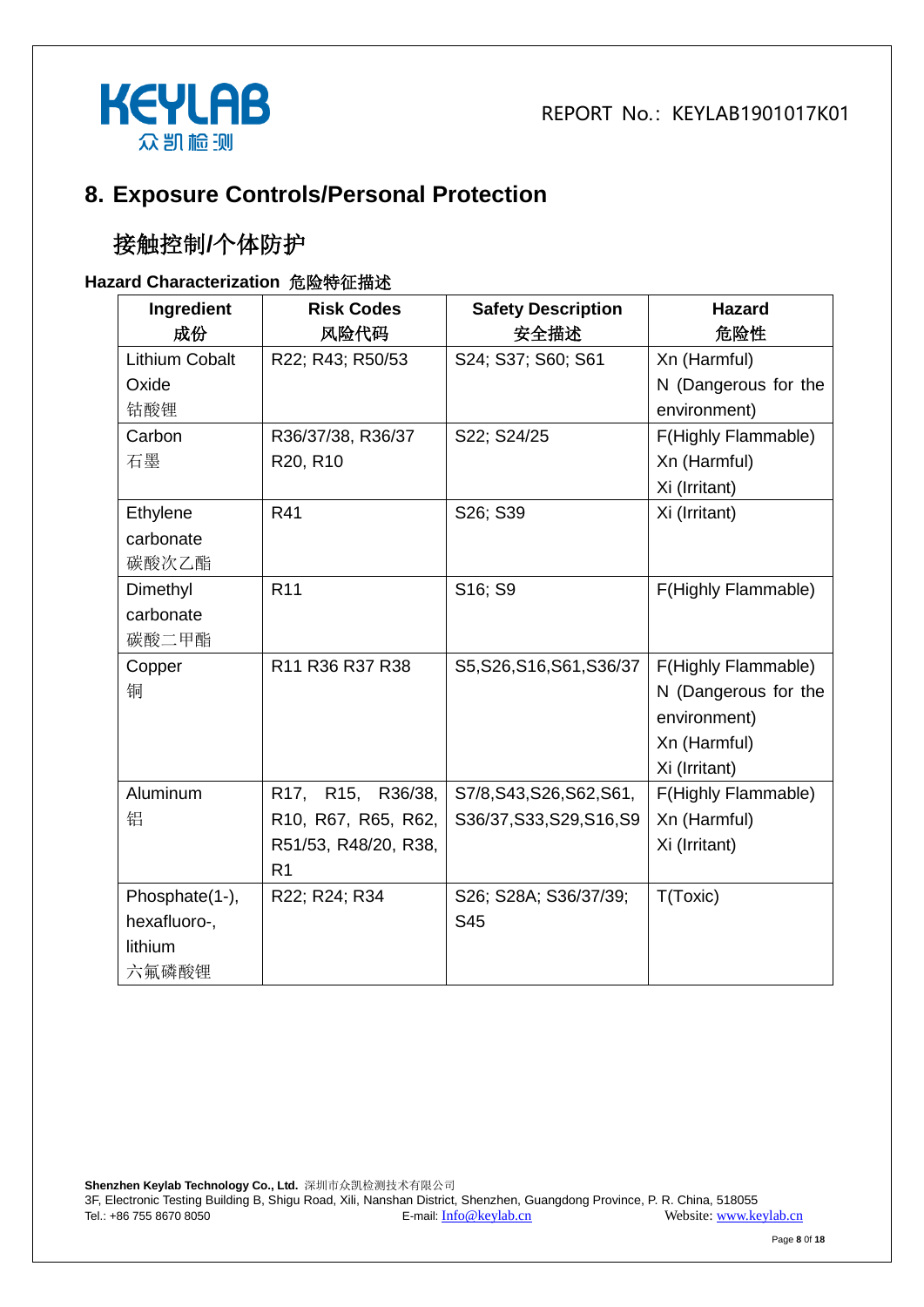



#### **Safeguard procedures** 防护程序

|                                     | Use local exhaust ventilation or other engineering controls to control |  |  |
|-------------------------------------|------------------------------------------------------------------------|--|--|
| <b>Engineering Controls</b><br>工程控制 | sources of dust, mist, fumes and vapor.                                |  |  |
|                                     | 使用局部排气通风或其他工程控制来控制灰尘, 雾, 烟雾和蒸气。                                        |  |  |
|                                     | Keep away from heat and open flame.                                    |  |  |
|                                     | 远离热源和火源。                                                               |  |  |
|                                     | Store in a cool, dry place.                                            |  |  |
|                                     | 在阴凉干燥处存放。                                                              |  |  |
|                                     | Respiratory Protection: Not necessary under normal conditions.         |  |  |
|                                     | 呼吸防护: 在正常情况下不需要。                                                       |  |  |
|                                     | Skin and body Protection: Not necessary under normal conditions,       |  |  |
|                                     | 皮肤和身体防护: 在正常情况下不需要。                                                    |  |  |
|                                     | Wear neoprene or nitride rubber gloves if handing an open or leaking   |  |  |
| <b>Personal Protective</b>          | battery.                                                               |  |  |
| Equipment                           | 如果操作泄漏的电池: 穿氯丁橡胶或氮化物橡胶手套。                                              |  |  |
| 个人防护装置                              | Hand protection: Wear neoprene or natural rubber material gloves if    |  |  |
|                                     | handing an open of leaking battery.                                    |  |  |
|                                     | 手防护: 如果处理泄漏电池, 穿氯丁橡胶或天然橡胶材质手套。                                         |  |  |
|                                     | Eye Protection: Not necessary under normal conditions, Wear safety     |  |  |
|                                     | glasses if handing an open or leaking battery.                         |  |  |
|                                     | 眼睛保护: 在正常情况下不需要, 如果处理打开或泄漏的电池, 戴上安全                                    |  |  |
|                                     | 眼镜                                                                     |  |  |
| <b>Other Protective</b>             | Have a safety shower and eye wash fountain readily available in the    |  |  |
| Equipment                           | immediate work area.                                                   |  |  |
| 其它防护装置                              | 在直接工作区内有一个安全的淋浴和洗眼喷泉。                                                  |  |  |
|                                     |                                                                        |  |  |
|                                     | Do not eat, drink, or smoke in work area.                              |  |  |
| <b>Hygiene Measures</b>             | 不要在工作区域饮食或抽烟。                                                          |  |  |
| 卫生措施                                | Maintain good housekeeping.                                            |  |  |
|                                     | 保持良好的内务管理。                                                             |  |  |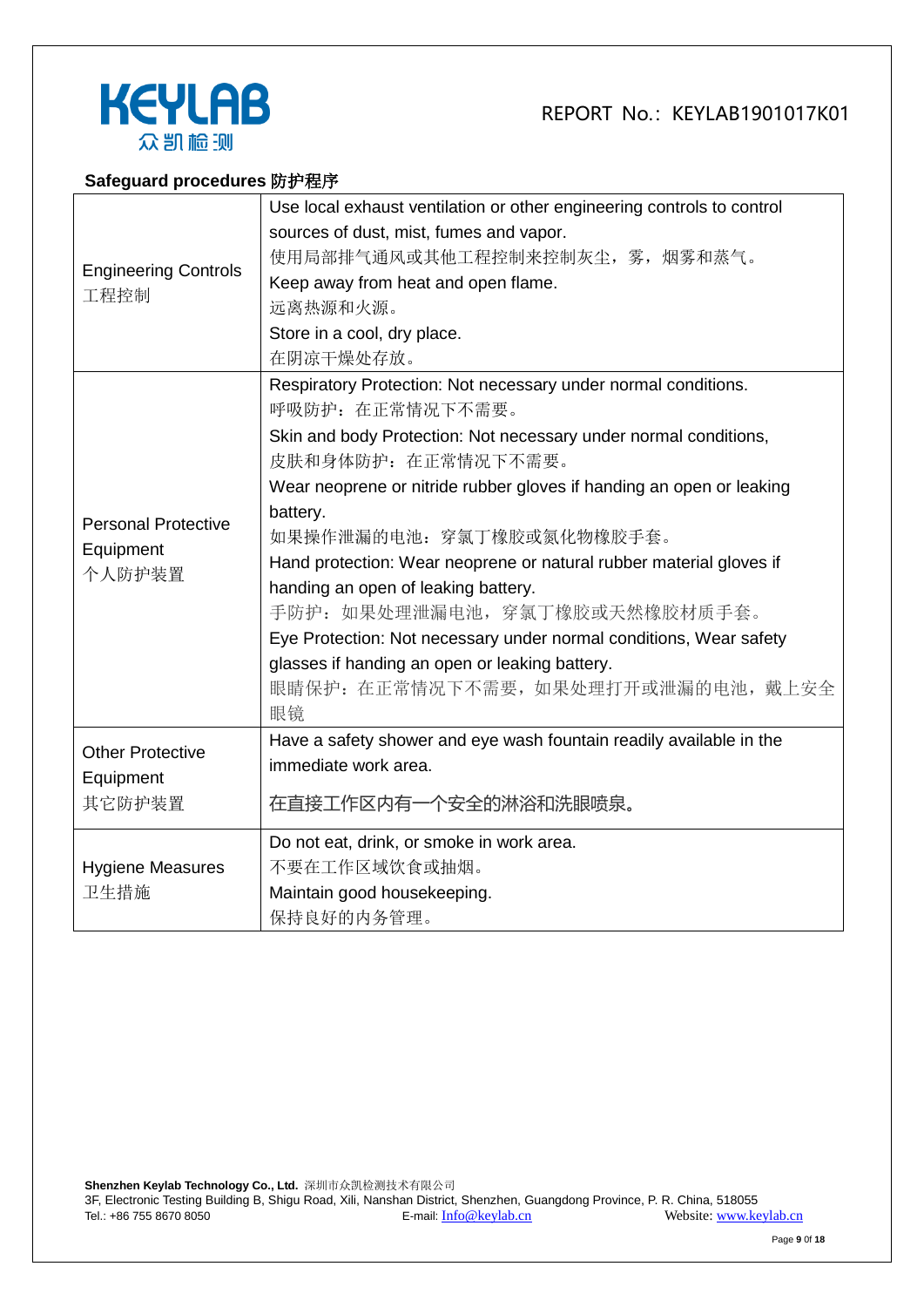



## **9. Physical and Chemical Properties**

# 理化特性

|                                                        | Form: Rectangle shape              |
|--------------------------------------------------------|------------------------------------|
|                                                        | 形状: 矩形                             |
| <b>Physical State</b>                                  | Color: silvery, black, red, yellow |
| 物理状态                                                   | 颜色: 银色、黑色、红色、黄色                    |
|                                                        | Odour: Monotony                    |
|                                                        | 气味:无味                              |
| Change in condition 环境变化                               | Not available 不适用                  |
| PH, with indication of the concentration PH 值          | Not available 不适用                  |
| Melting point/freezing point 熔点/凝固点                    | Not available 不适用                  |
| Boiling Point, initial boiling point and boiling range | Not available 不适用                  |
| 沸点及沸点范围                                                |                                    |
| <b>Flash Point 闪点</b>                                  | Not available 不适用                  |
| Upper/Lower flammability or explosive limits           | Not available 不适用                  |
| 上限/下限可燃或爆炸极限                                           |                                    |
| Density/relative density 密度/相对密度                       | Not available 不适用                  |
| Solubility in Water 水溶性                                | Insoluble 不溶                       |
| Auto-ignition temperature 自燃温度                         | Not available 不适用                  |
| Decomposition temperature 分解温度                         | Not available 不适用                  |
| Flammability (soil, gas)可燃性                            | Not available 不适用                  |
| Viscosity 黏性                                           | Not available 不适用                  |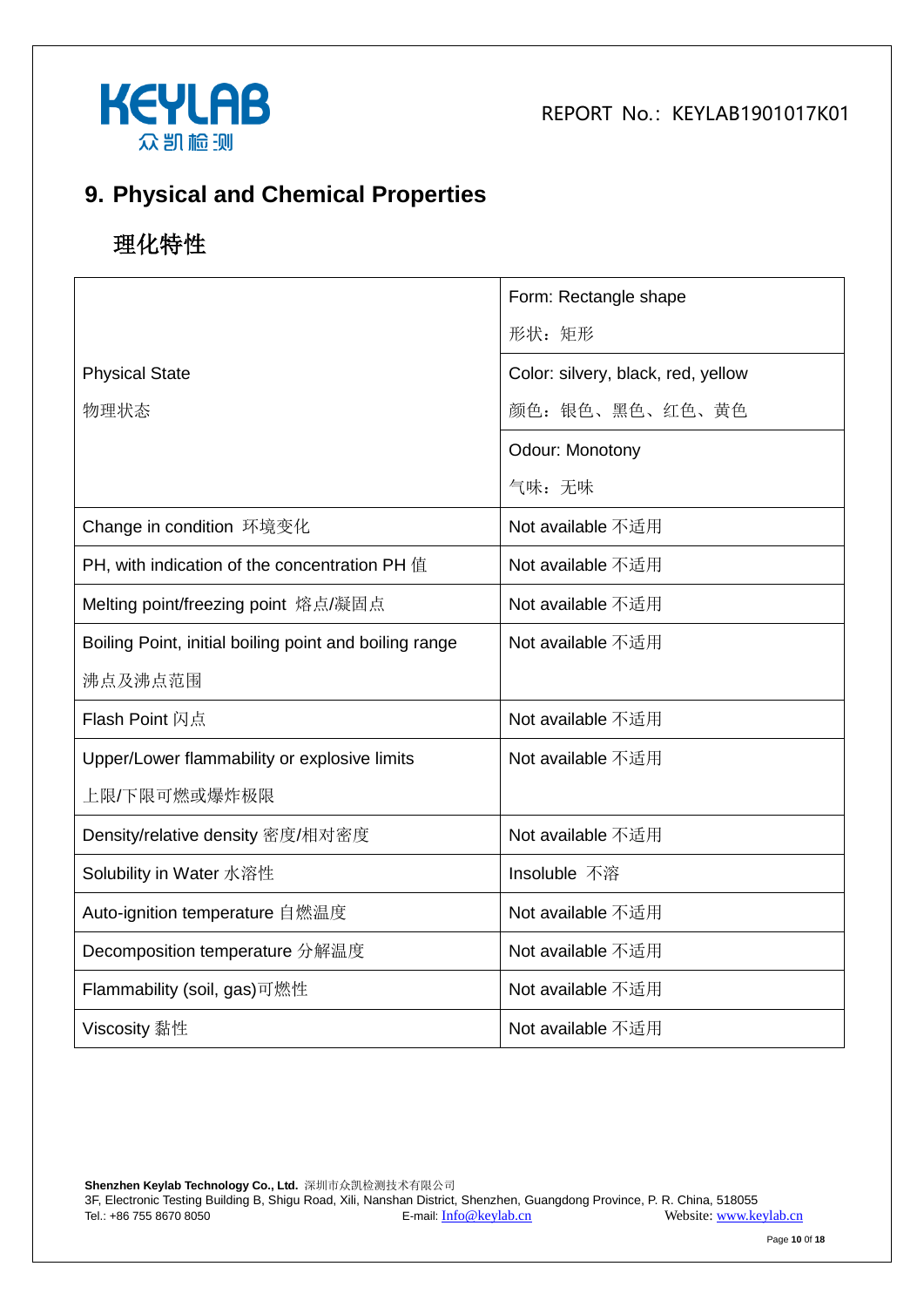



## **10.Stability and Reactivity**

## 稳定性和反应活性

| Stability稳定性             | The product is stable under normal conditions.                           |  |  |
|--------------------------|--------------------------------------------------------------------------|--|--|
|                          | 该产品在正常情况下是稳定的。                                                           |  |  |
|                          | Do not subject Lithium Ion Battery to mechanical shock.                  |  |  |
|                          | 不要将锂离子电池做机械冲击。                                                           |  |  |
|                          | Vibration encountered during transportation does not cause leakage, fire |  |  |
| Conditions to avoid      | or explosion.                                                            |  |  |
| 避免接触条件                   | 运输过程中遇到的振动不会引起泄漏、火灾或爆炸。                                                  |  |  |
|                          | Do not disassemble, crush, short or install with incorrect polarity.     |  |  |
|                          | 不要拆卸, 粉碎, 短路或安装不正确的极性。                                                   |  |  |
|                          | Avoid mechanical or electrical abuse.                                    |  |  |
|                          | 避免机械或电气滥用。                                                               |  |  |
| Incompatible materials   | Not Available不适用                                                         |  |  |
| 不相容材料                    |                                                                          |  |  |
| Hazardous                | This material may release toxic fumes if burned or exposed to fire       |  |  |
| decomposition products   | 如果被烧毁或暴露在火中, 这种物质可能会释放有毒的烟雾                                              |  |  |
| 危险品分解                    |                                                                          |  |  |
| Possibility of Hazardous |                                                                          |  |  |
| Reaction                 | Not Available不适用                                                         |  |  |
| 危险反应的可能性                 |                                                                          |  |  |

## **11.Toxicological Information**

#### 毒理学资料

|                             | Risk of irritation occurs only if the cell is mechanically, thermally or |  |  |
|-----------------------------|--------------------------------------------------------------------------|--|--|
|                             | electrically abused to the point of compromising the enclosure. If this  |  |  |
| Irritation刺激性               | occurs, irritation to the skin, eyes and respiratory tract may occur.    |  |  |
|                             | 刺激发生的风险, 只有当电芯是机械的, 热或电的损害的情况下可能发                                        |  |  |
|                             | 生。如果发生这种情况, 对皮肤、眼睛和呼吸道的刺激可能会发生。                                          |  |  |
| Sensitization 过敏性           | Not Available不适用                                                         |  |  |
| <b>Neurological Effects</b> | Not Available不适用                                                         |  |  |
| 神经系统影响                      |                                                                          |  |  |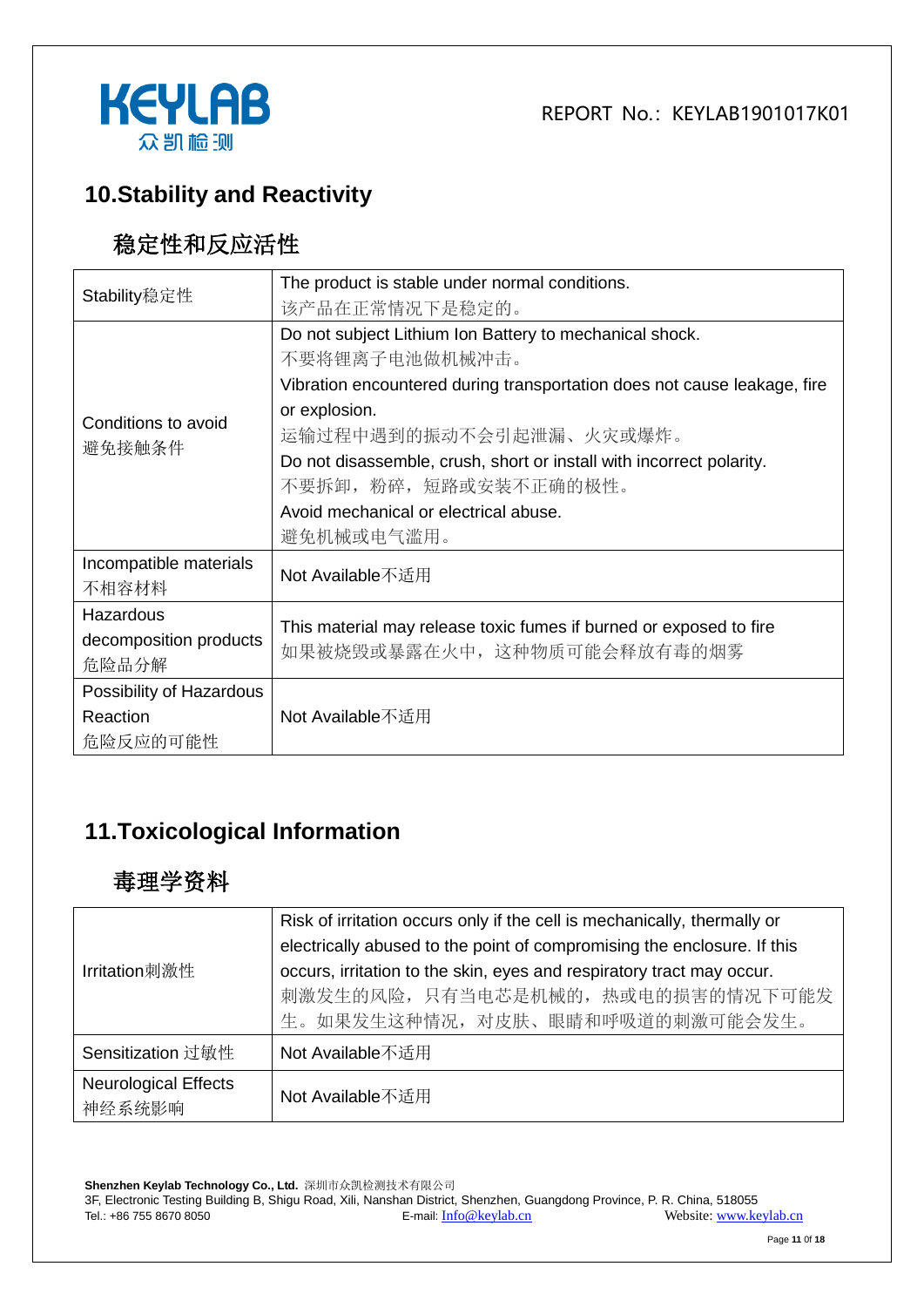

| Teratogenicity<br>畸形影响                                     | Not Available不适用 |
|------------------------------------------------------------|------------------|
| <b>Reproductive Toxicity</b><br>生殖毒性                       | Not Available不适用 |
| <b>Mutagenicity (Genetic</b><br>Effects)<br>遗传效应           | Not Available不适用 |
| Toxicologically<br><b>Synergistic Materials</b><br>毒理学协同材料 | Not Available不适用 |

## **12.Ecological Information**

#### 生态学资料

| General note一般说明                                                                                                                         | Water hazard class 1 (Self- assessment): slightly<br>hazardous for water.<br>水危险等级1 (自我评价): 对水有轻微的危险。 |
|------------------------------------------------------------------------------------------------------------------------------------------|-------------------------------------------------------------------------------------------------------|
| Anticipated behavior of a chemical product in<br>environment/possible environmental<br>impace/ecotoxicity<br>在环境/可能的环境影响/毒性化学产品的预<br>期行为 | Not Available不适用                                                                                      |
| Mobility in soil 在土壤中的移动性                                                                                                                | Not Available不适用                                                                                      |
| Persistence and Degradability<br>持久性和降解性                                                                                                 | Not Available不适用                                                                                      |
| Bioaccumulation potential富集电位                                                                                                            | Not Available不适用                                                                                      |
| Other Adverse Effects其他不良影响                                                                                                              | Not Available不适用                                                                                      |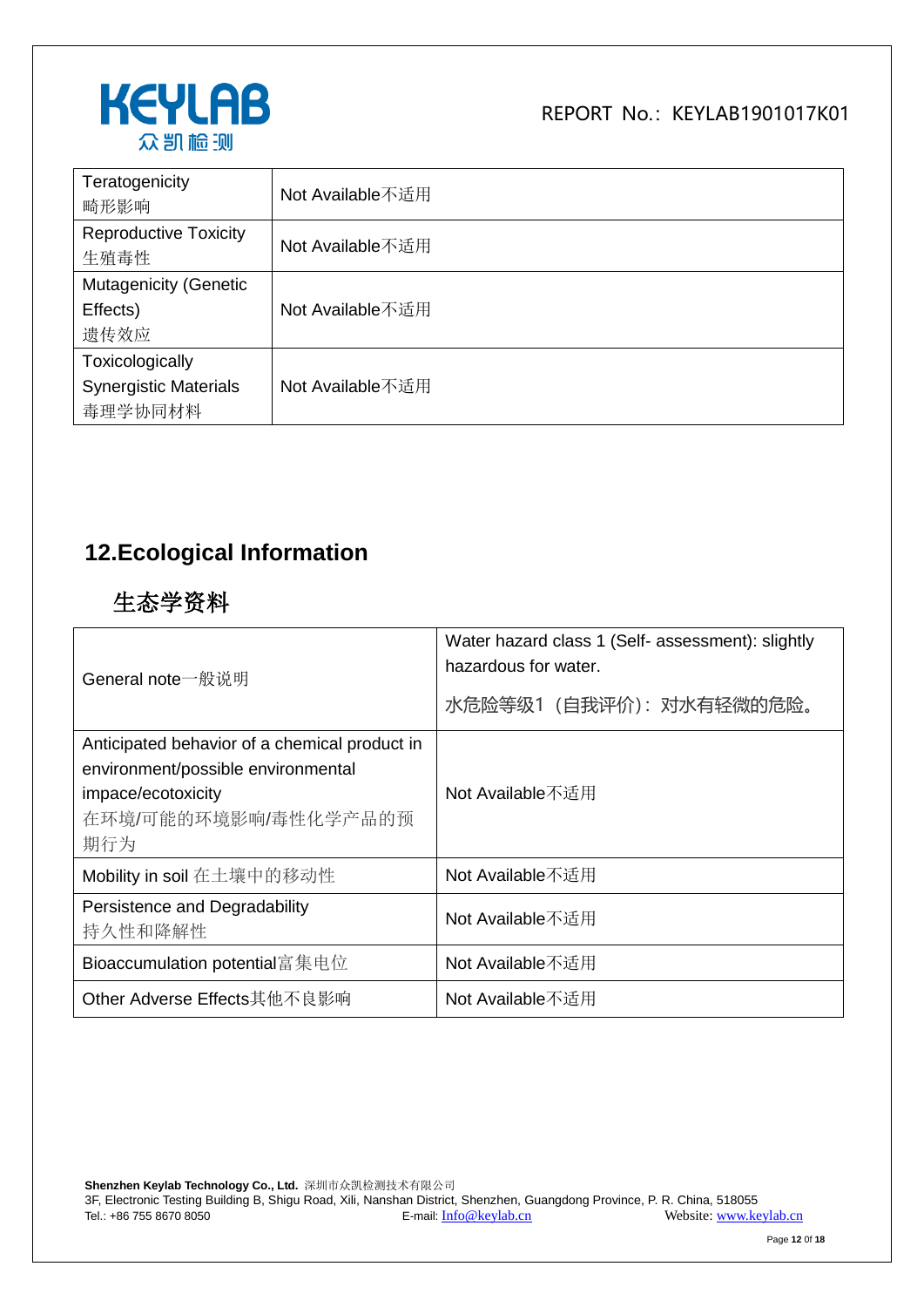

#### **13.Disposal Considerations**

# 废弃处置

Disposal of the battery should be performed by permitted, professional disposal firms knowledgeable in Federal, State or Local requirements of hazardous waste treatment and hazardous waste transportation.

电池的处置应在联邦、州或地方的危险废物处置和危险废物运输的要求的知识前提下,专业的处置。 California regulated debris 加州规定

RCRA Waste Code/RCRA 废弃物代码: Non-regulated 无要求

Dispose of according to all federal, state, and local regulations.根据所有联邦、州和地方的规定处 理。

Contaminated Packaging/受污染的包装:Dispose of in accordance with local regulations.按照地方 规定处置。

California Hazardous Waste Codes / 加州有害废弃物代码: 141

Washington State Waste Codes / 华盛顿州废弃物代码: WT02

Connecticut Waste Codes /康涅狄格州废弃物代码: CR05

Product Waste Information / 产品废弃物信息 US EPA Waste Number | D004 D006 D008 | US EPA Waste Hazard | Toxic Alabama Waste Code | Not required | Alabama Waste Hazards | Toxic Alaska Waste Code | Not required | Alaska Waste Hazards | Toxic Arkansas Waste Code | Not required | Arkansas Waste Hazard | Toxic Arizona Waste Codes | Not required | Arizona Waste Hazards | Toxic California Hazardous Waste Codes 141 California Waste Hazards Toxic Toxic Waste oils Colorado Waste Code | Not required | Colorado Waste Hazards | Toxic Connecticut Waste Codes CR05 Connecticut Waste **Hazards** Toxic Waste Oil Delaware Waste Codes | Not required | Delaware Waste Hazards | Toxic Florida Waste Codes | Not required | Florida Waste Hazards | Toxic Georgia Waste Codes | Not required | Georgia Waste Hazards | Toxic Hawaii Waste Codes | Not required | Hawaii Waste Hazards | Toxic Idaho Waste Codes | Not required | Idaho Waste Hazards | Toxic Iowa Waste Codes | Not required | Iowa Waste Hazards | Toxic Illinois Waste Codes | Not required | Illinois Waste Hazards | Toxic Indiana Waste Codes | Not required | Indiana Waste Hazards | Toxic Kansas Waste Codes | Not required | Kansas Waste Hazards | Toxic Kentucky Waste Codes Not required Kentucky Waste Hazards Noxic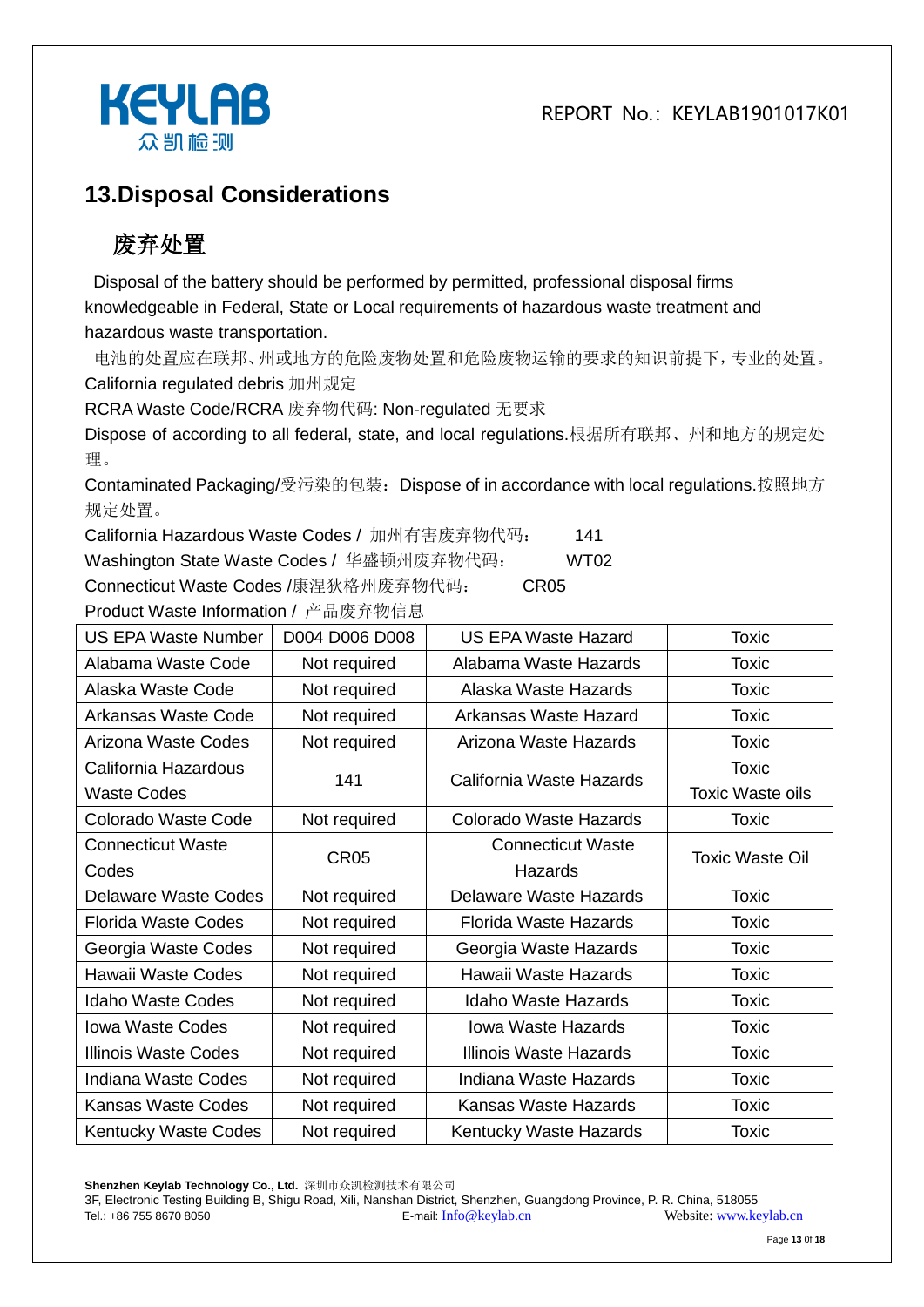

| Louisiana Waste<br>Codes            | Not required | Louisiana Waste Hazards               | <b>Toxic</b>     |
|-------------------------------------|--------------|---------------------------------------|------------------|
| <b>Massachusetts Waste</b><br>Codes | Not required | <b>Massachusetts Waste</b><br>Hazards | <b>Toxic</b>     |
| <b>Maryland Waste Codes</b>         | Not required | Maryland Waste Hazards                | <b>Toxic</b>     |
| <b>Maine Waste Codes</b>            | Not required | <b>Maine Waste Hazards</b>            | <b>Toxic</b>     |
| Michigan Waste Codes                | Not required | Michigan Waste Hazards                | <b>Toxic Oil</b> |
| Minnesota Waste<br>Codes            | Not required | Minnesota Waste Hazards               | <b>Toxic Oil</b> |
| <b>Missouri Waste Codes</b>         | Not required | Missouri Waste Hazards                | <b>Toxic Oil</b> |
| Mississippi Waste<br>Codes          | Not required | Mississippi Waste Hazards             | <b>Toxic</b>     |
| Montana Waste Codes                 | Not required | Montana Waste Hazards                 | <b>Toxic</b>     |
| North Carolina Waste<br>Codes       | Not required | North Carolina Waste<br>Hazards       | <b>Toxic</b>     |
| North Dakota Waste<br>Codes         | Not required | North Dakota Waste Hazards            | <b>Toxic</b>     |
| Nebraska Waste<br>Codes             | Not required | Nebraska Waste Hazards                | <b>Toxic</b>     |
| New Hampshire Waste<br>Codes        | Not required | New Hampshire Waste<br>Hazards        | <b>Toxic Oil</b> |
| New Hampshire Waste<br>Codes        | Not required | <b>New Hampshire Waste</b><br>Hazards | <b>Toxic Oil</b> |
| New Jersey Waste<br>Codes           | Not required | New Jersey Waste Hazards              | <b>Toxic</b>     |
| <b>New Mexico Waste</b><br>Codes    | Not required | <b>New Mexico Waste Hazards</b>       | <b>Toxic</b>     |
| Nevada Waste Codes                  | Not required | Nevada Waste Hazards                  | <b>Toxic</b>     |
| <b>New York Waste Codes</b>         | Not required | <b>New York Waste Hazards</b>         | <b>Toxic</b>     |
| <b>Ohio Waste Codes</b>             | Not required | <b>Ohio Waste Hazards</b>             | <b>Toxic</b>     |
| Oklahoma Waste<br>Codes             | Not required | Oklahoma Waste Hazards                | <b>Toxic</b>     |
| Oregon Waste<br>Codes-WM            | Not required |                                       |                  |
| <b>Oregon Waste Codes</b>           | Not required | Oregon Waste Hazards                  | <b>Toxic</b>     |
| Pennsylvania Waste<br>Codes         | Not required | Pennsylvania Waste Hazards            | <b>Toxic</b>     |
| Rhode Island Waste                  | Not required | <b>Rhode Island Waste</b>             | Extremely        |

**Shenzhen Keylab Technology Co., Ltd.** 深圳市众凯检测技术有限公司

3F, Electronic Testing Building B, Shigu Road, Xili, Nanshan District, Shenzhen, Guangdong Province, P. R. China, 518055 Tel.: +86 755 8670 8050 **E-mail:** [Info@keylab.cn](mailto:Info@keylab.cn) Website[: www.keylab.cn](http://www.keylab.cn/)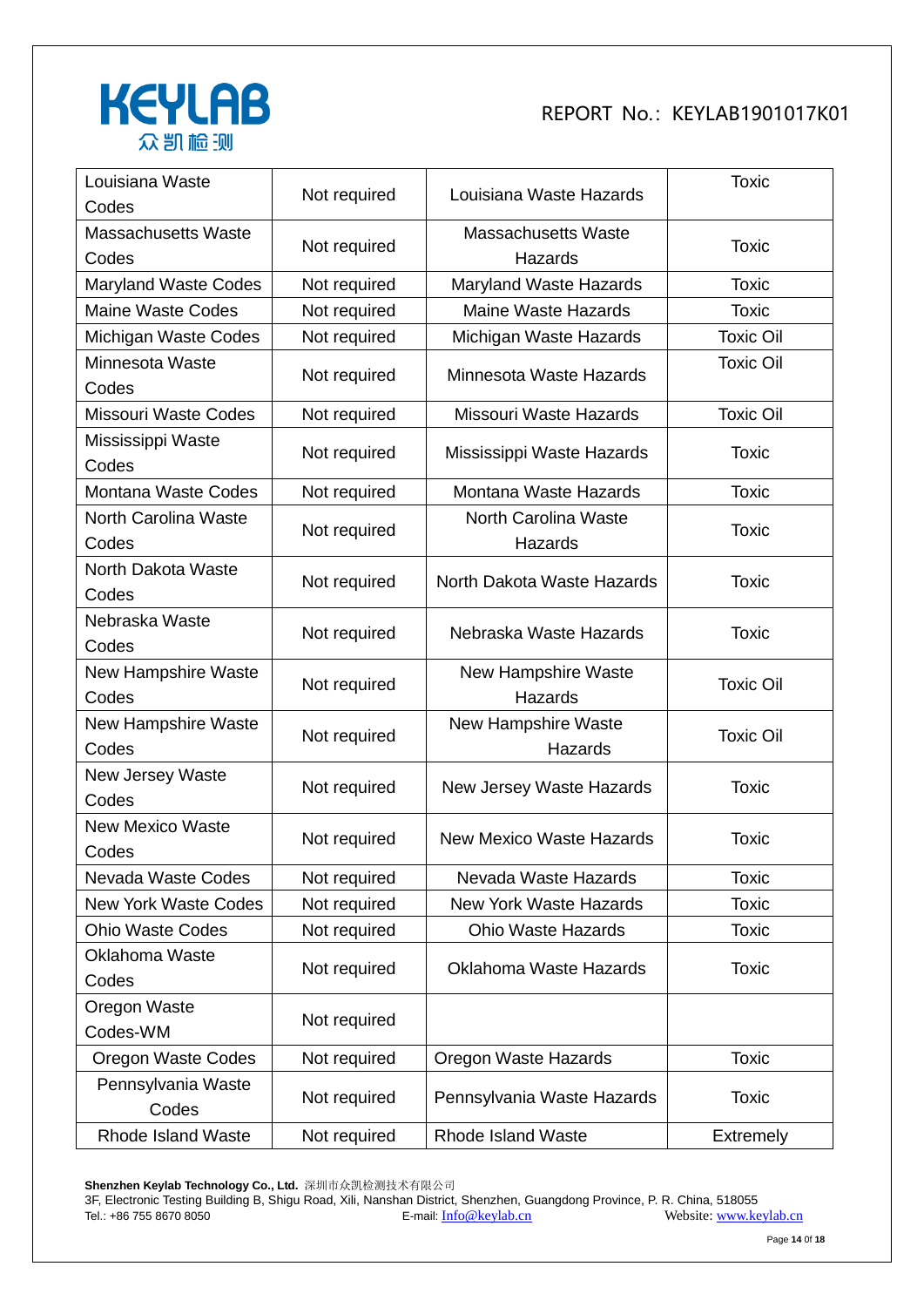

| Codes-Original             |              | Hazards- Original                  | <b>Hazardous Toxic</b>  |
|----------------------------|--------------|------------------------------------|-------------------------|
| <b>Rhode Island Waste</b>  | Not required |                                    |                         |
| Codes-WM                   |              |                                    |                         |
| Rhode Island Waste         | Not required | Rhode Island Waste Hazards         | <b>Extremely</b>        |
| Codes                      |              |                                    | <b>Hazardous Toxic</b>  |
| South Carolina Waste       | Not required | South Carolina Waste               | <b>Toxic</b>            |
| Codes                      |              | Hazards                            |                         |
| South Dakota Waste         |              | South Dakota Waste Hazards         | <b>Toxic</b>            |
| Codes                      | Not required |                                    |                         |
| <b>Tennessee Waste</b>     | Not required | <b>Tennessee Waste Hazards</b>     | <b>Toxic</b>            |
| Codes                      |              |                                    |                         |
| <b>Texas Waste Codes</b>   | Not required | <b>Texas Waste Hazards</b>         | <b>Toxic</b>            |
| <b>Utah Waste Codes</b>    | Not required | <b>Utah Waste Hazards</b>          | <b>Toxic</b>            |
| Virginia Waste Codes       | Not required | Virginia Waste Hazards             | <b>Toxic</b>            |
|                            |              |                                    | Do not use with         |
| <b>Vermont Waste</b>       | Not required | Vermont Waste Hazards-<br>Original | federal code.           |
| Codes-Original             |              |                                    | <b>Contains Vermont</b> |
|                            |              |                                    | <b>Hazardous Waste</b>  |
|                            |              |                                    | <b>Toxic</b>            |
| <b>Vermont Waste Codes</b> | Not required | <b>Vermont Waste Hazards</b>       | <b>Toxic</b>            |
| <b>Washington State</b>    | <b>WT02</b>  | <b>Washington Waste Hazards</b>    | <b>Toxic</b>            |
| <b>Waste Codes</b>         |              |                                    |                         |
| <b>Wisconsin Waste</b>     |              | <b>Wisconsin Waste Hazards</b>     | <b>Toxic</b>            |
| Codes                      | Not required |                                    |                         |
| West Virginia Waste        |              | West Virginia Waste Hazards        | <b>Toxic</b>            |
| Codes                      | Not required |                                    |                         |
| <b>Wyoming Waste Codes</b> | Not required | <b>Wyoming Waste Hazards</b>       | <b>Toxic</b>            |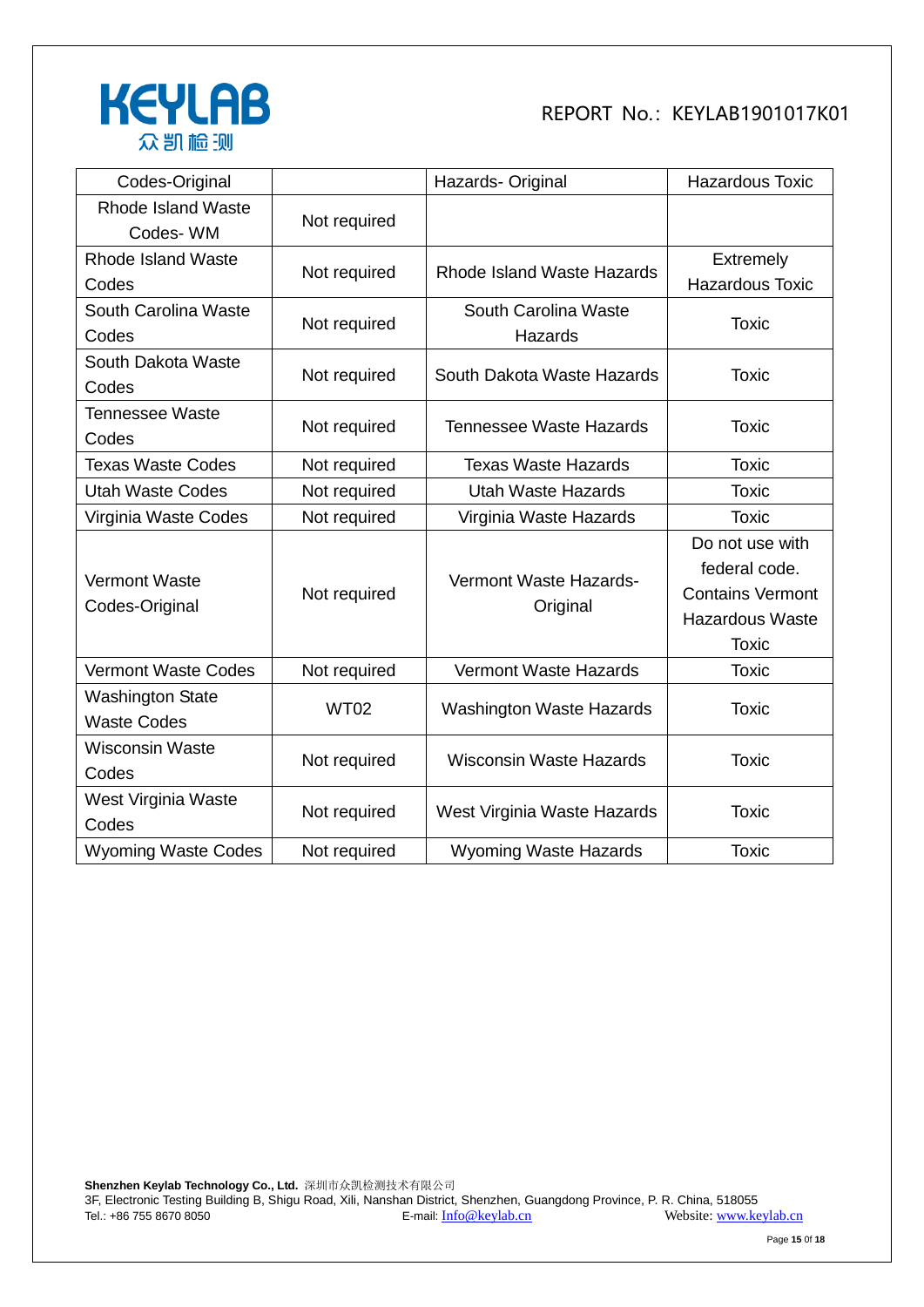



## **14.Transport Information**

# 运输信息

#### **With regard to transport, the following regulations are cited and considered**

关于运输方面,下列规定被引用和考虑:

- The International Maritime Dangerous Goods (IMDG) Code by International Maritime Organization (IMO), Dangerous Goods Regulations (DGR) by International Air Transport Association (IATA) and Technical Instructions for the Safe Transport of Dangerous Goods by Air (TI) by International Civil Aviation Organization (ICAO). These regulations are based on the UN Recommendations on the Transport of Dangerous Goods, Manual of Tests and Criteria. IMDG 国际海运危险货物规则、国际民航组织《技术细则》、国际航空运输协会《危险品规 则》、联合国《关于危险货物运输的建议书 — 试验和标准手册》。

- The International Civil Aviation Organization (ICAO) Technical Instructions, Packing Instruction 952, PI965-967 Section IA.

国际民航组织《技术细则》,包装规范PI952, PI965-967第IA部分

- The International Air Transport Association (IATA) Dangerous Goods Regulations, Packing Instruction952, 965-967 Section IA (60th Edition, 2019). For batteries, the Watt-hour rating is greater than 100Wh. Watthour rating must be marked on the outside of the battery case.

国际航空运输协会《危险品规则》,包装规范PI952,PI965-967第IA部分(2019第60版本)。对于电 池,额定瓦时超过100Wh。额定瓦时需要标示在电池外壳外部。

- The International Maritime Dangerous Goods (IMDG) Code (inc Amdt 39-18), [Special provision 961]

IMDG 国际海运危险货物规则(inc Amdt 39-18),特别要求961。

-The UN classification number: Class 9 3480 / 3481/ 3171

联合国分类号: 第9类, 3480 / 3481/3171

- The UN Recommendations on the Transport of Dangerous Goods, Manual of Tests and Criteria 38.3 Lithium batteries, Rev.6 or Rev.5, Amend.1 and Amend.2.

联合国《关于危险货物运输的建议书 一 试验和标准手册》第38.3节锂电池, 第6版本或者 第5版本修订1和修订2。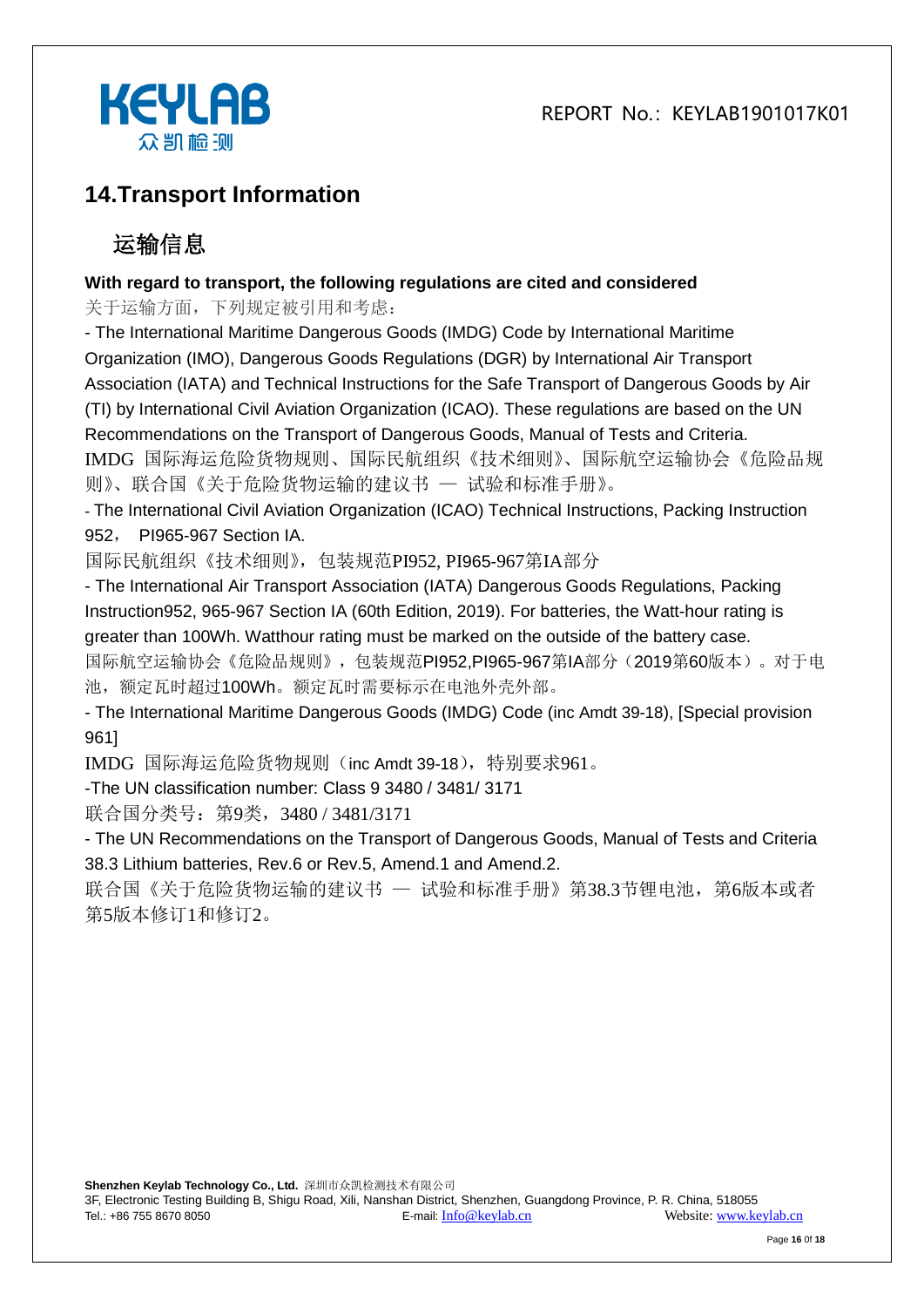

#### **15.Regulatory Information**

#### 法规信息

#### **EU regulatory information**欧盟监管信息

#### **Marking consideration**标记

According to Directive 2012/19/EU, the batteries have to be marked with the crossed wheel bin symbol.

根据 2012/19/EU 指令,电池必须用交叉的车轮箱标志标记。

According to Dangerous Goods Regulations, the battery packs have to be marked with the Watt-hour rating.

根据危险品规定,电池组必须标明额定瓦时。

#### **U.S. Regulations** 美国规则

National Inventory TSCA 国家规定

All of the components are listed on the TSCA inventory. 所有的组件在 TSCA 清单列出。

SARA

To the best of our knowledge this product contains no toxic chemicals subject to the supplier notification requirements of Section 313 of the Superfund Amendments and Reauthorization Act(SARA/EPCRA) and the requirements of 40 CFR Part 372.

据我们所知,本产品不含有毒化学物质。

## **16.Other Information**

# 其它信息

The information contained in this Safety data sheet is based on the present state of knowledge and current legislation.

本安全数据表中包含的信息是基于目前的知识和目前的立法状态。

This safety data sheet provides guidance on health, safety and environmental aspects of the product and should not be construed as any guarantee of technical performance or suitability for particular applications.

该安全数据表对产品的健康、安全和环境方面提供了指导,不应被解释为技术性能或特定应用的适 用性的任何保证。